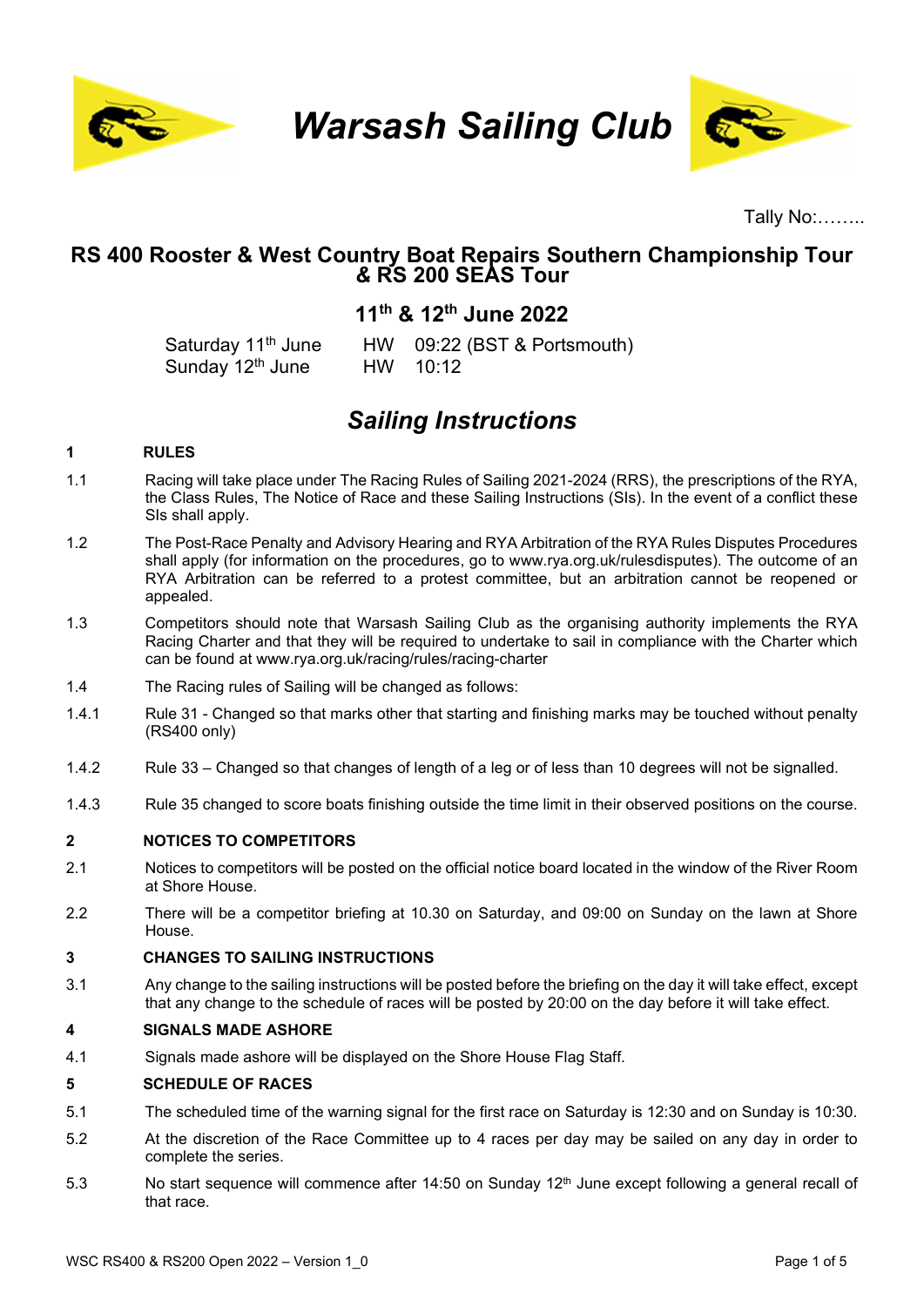#### 6 CLASS FLAGS

- 6.1 RS 400 Violet Flag with Black RS 400, or numeral pennant 4.
- 6.2 RS 200 Class Flag for RS200 or numeral pennant 2.

#### 7 RACING AREAS

- 7.1 The Race area will be in Southampton Water up to 2 miles from Warsash Sailing Club.
- 7.2 Competitors will be escorted to and from the Race Area.

#### 8 THE COURSE

- 8.1 Appendix A shows the courses, including the approximate angles between legs, the order in which marks are to be passed, and the side on which each mark will be passed.
- 8.2 The number of laps and approximate bearing to the windward mark will be indicated from the Committee Boat.

#### 9 MARKS

- 9.1 Marks 1, 1a, 2a, 4 & 5 will be Black inflatable buoys.
- 9.2 Marks 2 & 3 will be Orange Inflatables
- 9.3 The Outer Distance Starting Mark will be a Dan Buoy flying an Orange Flag.
- 9.4 The Outer Distance Finish Mark will be a small red inflatable buoy.
- 9.5 The Race Committee may use marks of a different size/colour and the start and finish marks may both be in place at the same time.

#### 10 THE START

- 10.1 Races will be started by using Rule 26 (5, 4, 1 Go).
- 10.2 The Starting Line will be between the staff displaying an orange flag on the Committee Boat and the portend Start Mark will be either staff displaying an orange flag or a red Inflatable buoy.
- 10.3 When a limit mark is laid near the Committee Boat it is a starting limit mark that shall be left to starboard when starting. A boat that, in the last minute before the start, crosses the line formed by the limit mark and staff displaying the orange flag may exonerate herself by rounding the Committee Boat and restarting correctly. Other starting penalties will also apply.
- 10.4 A boat starting later than 4 minutes after her starting signal will be scored Did Not Start. This changes RRS A4 & A5.

#### 11 MINIMUM WIND STRENGTH

11.1 Races will not be started unless the Race Officer is satisfied that the wind strength over the whole course is more than an average of four knots.

#### 12 CHANGE OF THE NEXT LEG OF THE COURSE

- 12.1 To change the next leg of the course, the Race Committee will move the original Mark (or the Finishing Line) to a new position.
- 12.2 When Flag 'F' is displayed with repeated sound signals at the leeward Marks 4 or 6, boats shall round the mark and proceed directly to the Finish.
- 12.3 When Flag 'F' is displayed with repeated sound signals at the leeward Mark 3, boats shall round the mark and proceed to the Finish leaving Mark 4 to port.

#### 13 THE FINISH

13.1 The Finishing Line will be between the staff displaying a blue flag on the Committee boat and the finish mark.

#### 14 TIME LIMITS

- 14.1 The intended duration of each race is 45 minutes.
- 14.2 To expedite the series, and at the Race Committee's discretion, boats failing to finish within 10 or more minutes of the first boat may be awarded points according to their observed position on the course. The display of Flag 'W' with 5 sound signals will indicate that this SI applies. This changes Rule A.4.

#### 15 COMMITTEE BOAT IDENTIFICATION

15.1 The Committee Boat will advised at the briefing and will display a Warsash Committee Flag.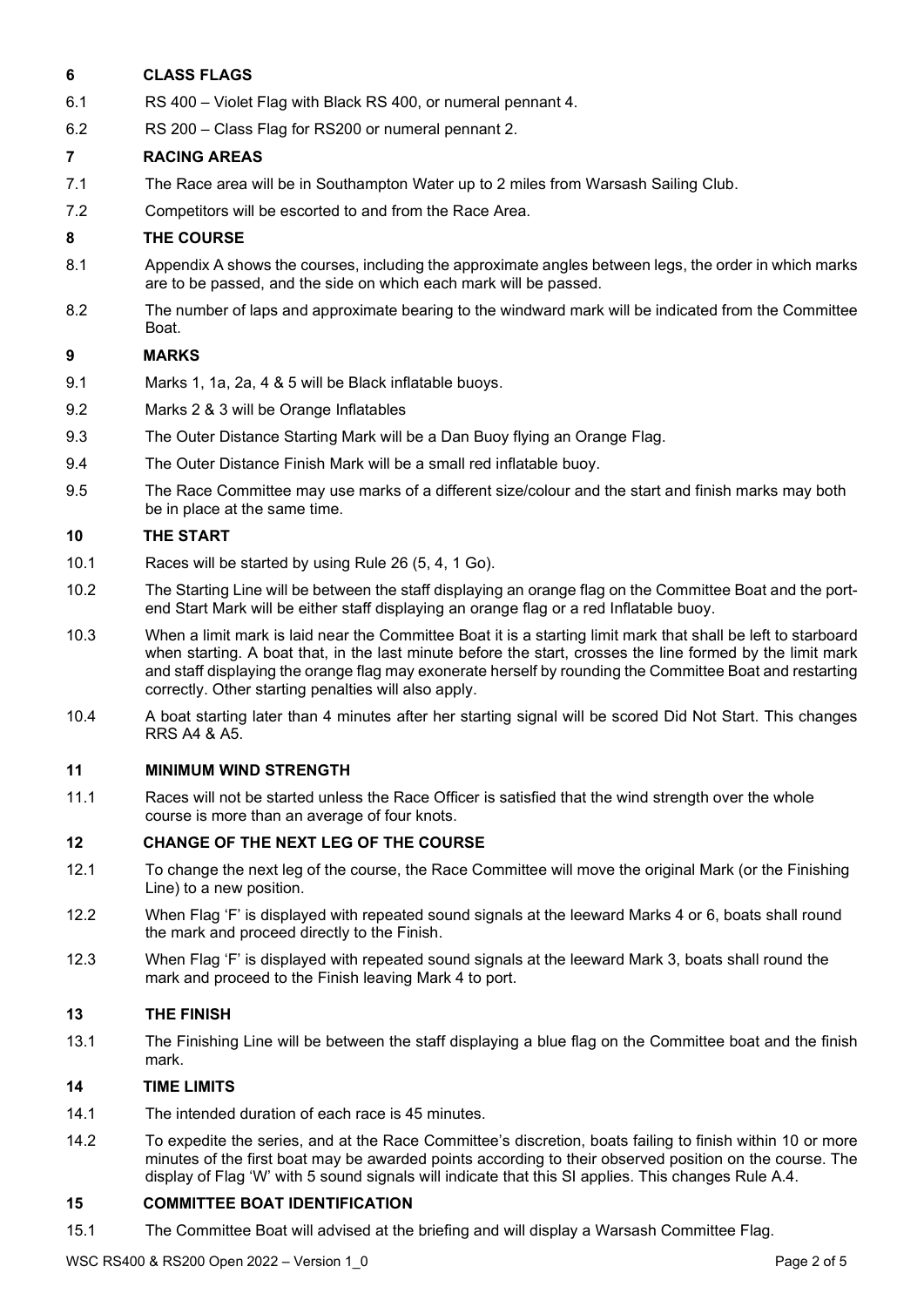#### 16 PROTESTS AND REQUESTS FOR REDRESS

- 16.1 A boat that intends to protest shall inform the Committee Boat immediately after finishing the race in which the incident occurred.
- 16.2 Protest forms are available at the Race Office. Protests shall be delivered there within the protest time limit.
- 16.3 The protest time limit is 30 minutes after the last boat returns ashore.
- 16.4 Notices will be posted within 30 minutes of the protest time limit to inform competitors of hearings in which they are parties or named as witnesses. Hearings will be held at the earliest opportunity.
- 16.5 The Exoneration Penalty shall be 30% of the entries for the event, rounded to the next whole number with a minimum of 4 places.

#### 17 SCORING

- 17.1 Points will be accrued to the helm/crew team named on the entry form and not to the boat entered.
- 17.2 2 races are required to be completed to constitute a series. Discards are as follows:
	- a. When fewer than 4 races have been completed, a competitor's series score will be the total of her race scores.
	- b. When from 4 to 6 races have been completed, a competitor's score will be the total of her race scores excluding her worst score.

#### 18 SAFETY REGULATIONS

- 18.1 Boats shall 'tally out' immediately before launching and 'tally in' immediately on returning ashore. Failure to comply with this SI will result in a 5-point penalty in the race closest to the infringement, other boats will not be rescored. A boat will not be scored worse that a disqualified boat because of this penalty. This changes RRS 63.1.
- 18.2 The Tally Board will be located adjacent to the Shore House Club House. Individual Tally Numbers will be issued at registration. The Tally board will close 15 minutes after the last boat returns ashore.
- 18.3 A boat that retires from a race shall notify the Race Committee as soon as possible and shall not leave the Race Area without the permission of the Race Committee.
- 18.4 Where the race committee considers that a boat or competitor is in difficulty it may instruct the boat or competitor to accept outside help, retire or sail ashore.
- 18.5 In accordance with RRS 43.1 and WS case 89, no clothing or equipment may be worn on the body of helm or crew to carry liquid of any description, even if for re-hydration; this includes camelbacks, water bottles and cans of drink.
- 18.6 Boats shall carry a floating tow line of at least 8mm in diameter and 10 metres in length. This line must be accessible without breaching the integral buoyancy of the dinghy and must not have any attachments such as shackles or knots.

#### 19 CREWS AND CHANGES

- 19.1 For the series of races comprising an event only the helm and crew team named on the entry form will be eligible. If different helm outside the helm or crew named on the entry form completes a race in the same boat the they will be considered a separate entry and their results cannot be combined with another helm's results. However, the registered helm and crew may swap roles without restriction.
- 19.2 Crews may only be changed during a series of races comprising an event from the person named on the entry form with the written permission in advance from the Race Committee or Class Representative. If it is known at the start of the event that there will be a change crew during the event then both crews should be registered on entry form along with which day(s) they will be sailing.
- 19.3 Where event results are combined to form a circuit then only the results scored by the same helm or helm or crew team will count, results from the different helm shall not be combined, even when helming the same boat.

#### 20 DISTINGUISHING NUMBERS

20.1 Under exceptional circumstances, The Race Committee may permit a boat to use sails carrying a distinguishing number other than that required by RRS 77 and RRS Appendix G. Such permission is only valid if sought in writing before use.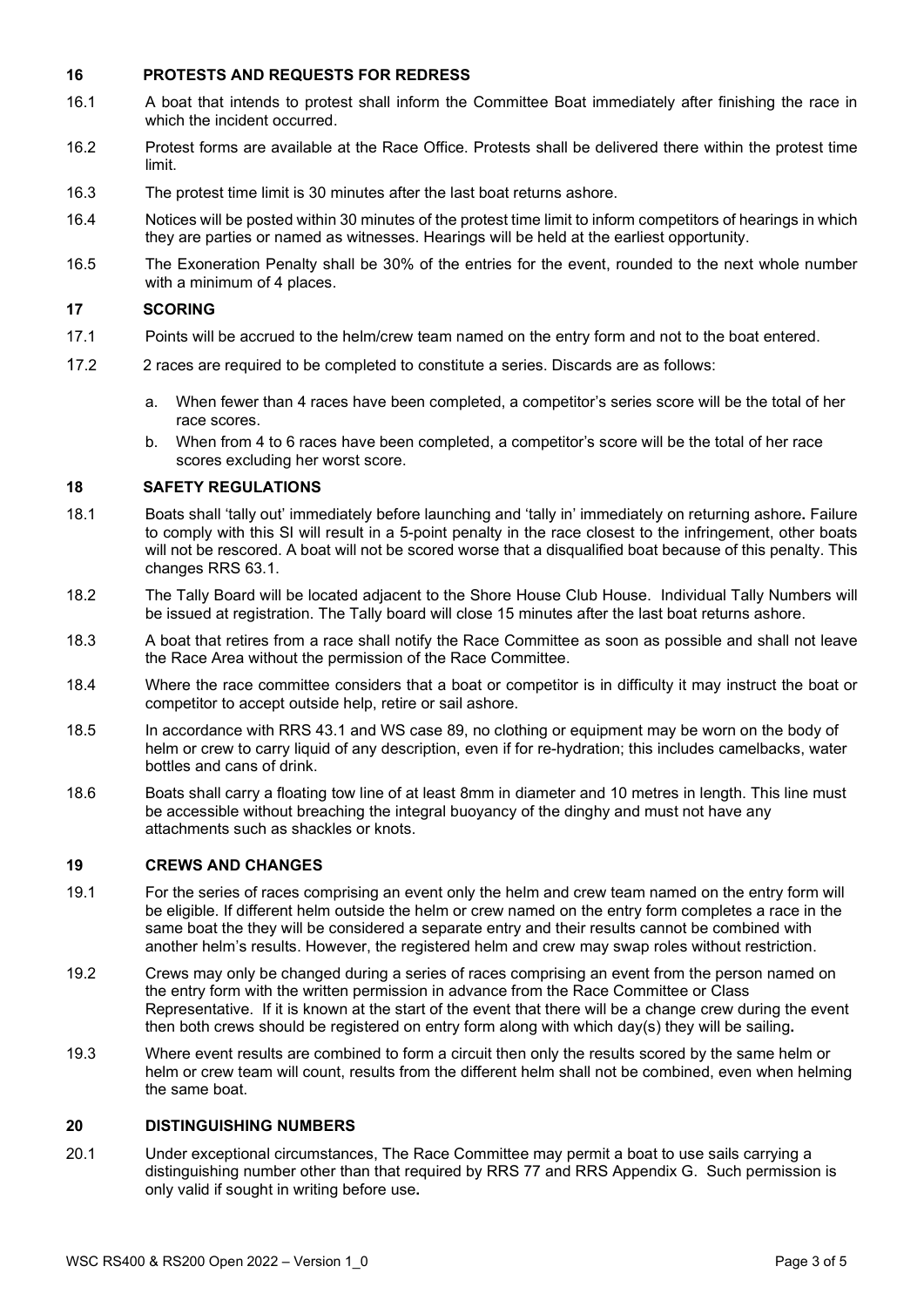#### 21 ADVERTISING

21.1 Boats shall display advertising supplied by the organising authority as specified in the NOR.

#### 22 TRASH DISPOSAL

22.1 Boats shall not drop trash in the dinghy park.

#### 23 EQUIPMENT AND MEASUREMENT CHECKS

23.1 Each boat shall be in possession of a valid measurement certificate and may be asked to produce it at any stage. There will be no formal measurement but the Race Committee reserves the right to measure/inspect any boat or equipment at any time for compliance with the Class Rules.

#### 24 SUPPORT BOATS AND INSTRUCTION

- 24.1 Support Boats are only allowed with the prior approval of Warsash Sailing Club and drivers may be asked to show competence in driving such a boat of at least RYA PB2. Support Boats if allowed shall have VHF radio communication with Warsash Sailing Club and the Committee Boat and shall be identified at registration.
- 24.2 Unless agreed or instructed by the Race Committee, team leaders, coaches and other support personnel shall stay outside area where boats are racing from the time of a preparatory signal until all boats have finished or the Race Committee signals a postponement, general recall or abandonment.

#### 25 RADIO COMMUNICATION

25.1 A boat shall neither make radio transmissions while racing nor receive radio communications not available to all boats. This restriction also applies to mobile telephones.

#### 26 PRIZES

26.1 The event Prize Giving will be held as soon as possible after racing on the final day.

#### 27 RISK STATEMENT

- 27.1 Rule 4 of the RRS states: "The responsibility for a boat's decision to participate in a race or continue to race is there 's alone" and that sailing is by its nature an unpredictable sport and therefore inherently involves an element of risk. By taking part in the event, each competitor agrees and acknowledges that:
	- a. They are aware of the inherent element of risk involved in the sport and accept responsibility for the exposure of themselves, their crew and their boat to such inherent risk whilst taking part in the event;
	- b. They are responsible for the safety of themselves, their crew, their boat and their other property whether afloat or ashore;
	- c. They accept responsibility for any injury, damage or loss to the extent caused by their own actions or omissions;
	- d. Their boat is in good order, equipped to sail in the event and they are fit to participate;
	- e. The provision of a race management team, patrol boats and other officials and volunteers by the event organiser does not relieve them of their own responsibilities;
	- f. The provision of patrol boat cover is limited to such assistance, particularly in extreme weather conditions, as can practically be provided in the circumstances;
	- g. Personal buoyancy shall be worn by all competitors whilst afloat;
	- h. Each participating boat shall be insured with valid third-party liability insurance with a minimum cover of £3,000,000.

#### 28 RIGHTS TO USE NAMES AND NUMBERS

28.1 By participating in this event, competitors automatically grant to the organising authority and the event sponsors the right, in perpetuity, to make use and show, at their discretion, any photography, audio and video recording, and other reproductions of them made at the venue or on the water from the time of their arrival at the venue, until their departure, without compensation.